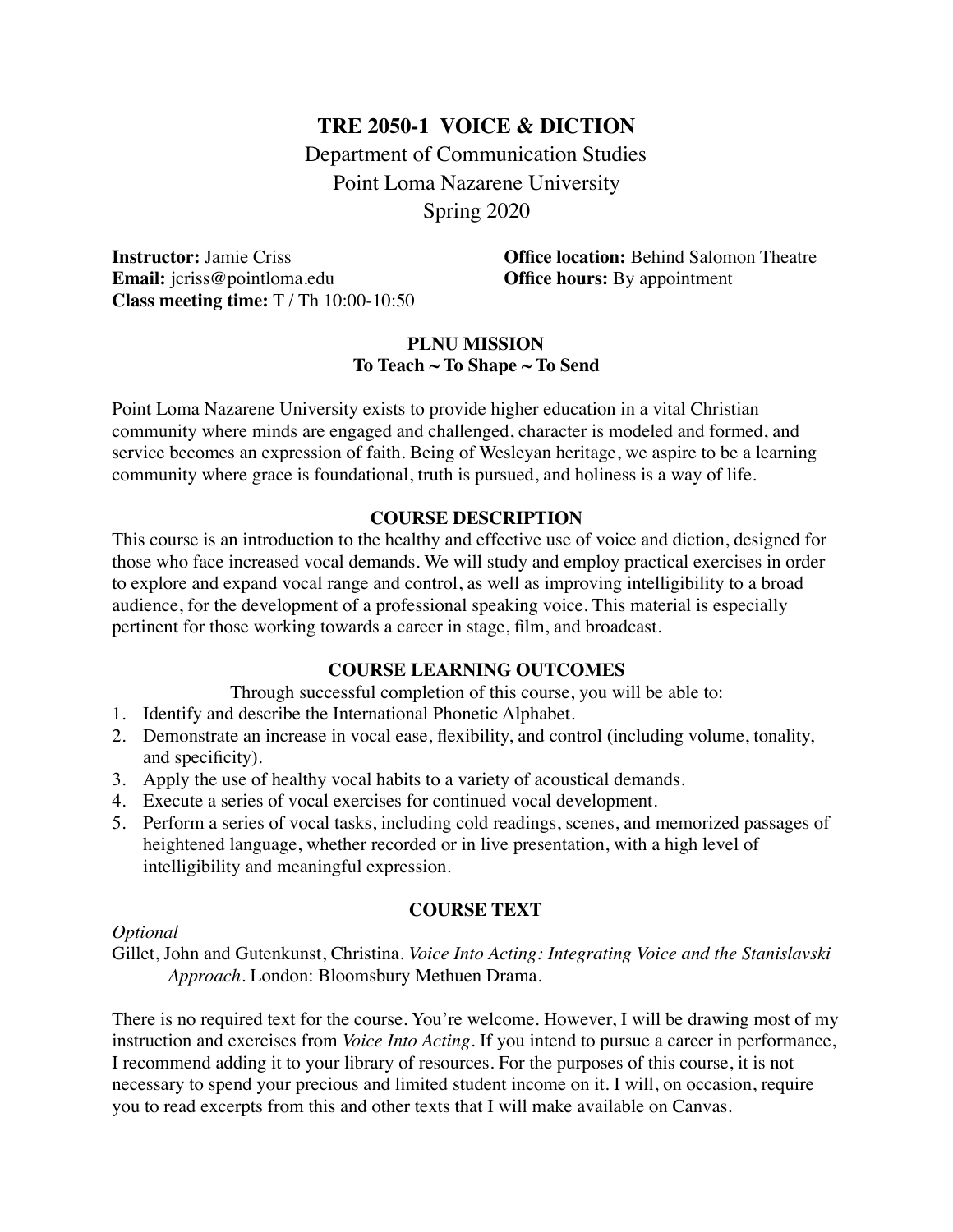# **CLASS EXPECTATIONS**

- 1. **PUNCTUALITY:** Please arrive on time. Early is on time and on time is late. We will frequently be doing physical warm ups at the beginning of class. 10:00am on the dot is when we begin, not when you enter the classroom. Turn off your cell phones before class starts and place them where they will not be a distraction to you or others. You will be asked to leave the classroom if you are found texting or doing other homework, playing games or are on social networking sites on laptops during class time. Food must be consumed outside of the classroom, but drinks are fine.
- 2. **ATTENDANCE:** Regular attendance in required. You need to be present to learn and this is a participation course. Roll will be taken at the beginning of each class meeting. This class is small and participation is required so attendance is of the utmost importance. Excused absences (University-sponsored sports, forensics or other activities) need to be brought to my attention in email before the day(s) you will be absent. You are allowed 3 unexcused absences for the semester. Otherwise, I will need a doctor or university note. See "Academic Policies" in the undergraduate academic catalog.
- 3. **ATTIRE:** Please wear comfortable clothing that you can move in. Athletic wear or sweats is ideal. No jeans or button up shirts, nothing that will have you pulling and tugging. You need to be able to move and breathe freely without being self-conscious.
- 4. **SYLLABUS:** You are responsible for the due dates stated in the schedule. If changes are given verbally in class, any student absent on that day is responsible for getting the changes.
- 5. **COMMUNICATION:** Please check your Point Loma email regularly. This is the primary way that I will be contacting you. You are responsible for any changes to assignments that are sent through the pointloma.edu address. Allow up to 24 hours for a response from me. If you have not received a response within 24 hours, please follow up.
- 6. **FINAL EXAMINATIONS:** No accommodations for early examinations or alternative days are allowed per university policy. The final examination is posted on the "Class Schedules" site.
- 7. **ASSIGNMENT SUBMISSIONS:** All work is due by 11:59pm on the day indicated on the assignment requirement sheet and on the schedule. If you turn in an assignment after the due date indicated on the syllabus there will be a 5 point deduction for each day the assignment is late.
- 8. **ACADEMIC HONESTY POLICY:** At PLNU, we want you to exhibit integrity in your work. If you reference another person, give them credit. If credit isn't given, it demonstrates academic irresponsibility and reflects disrespect for your community and yourself. As stated in the university catalogue: "Academic dishonesty is the act of presenting information, ideas, and/or concepts as one's own when in reality they are the results of another person's creativity and effort. Such acts include plagiarism, copying of class assignments, and copying or other fraudulent behavior on examinations. A faculty member who believes a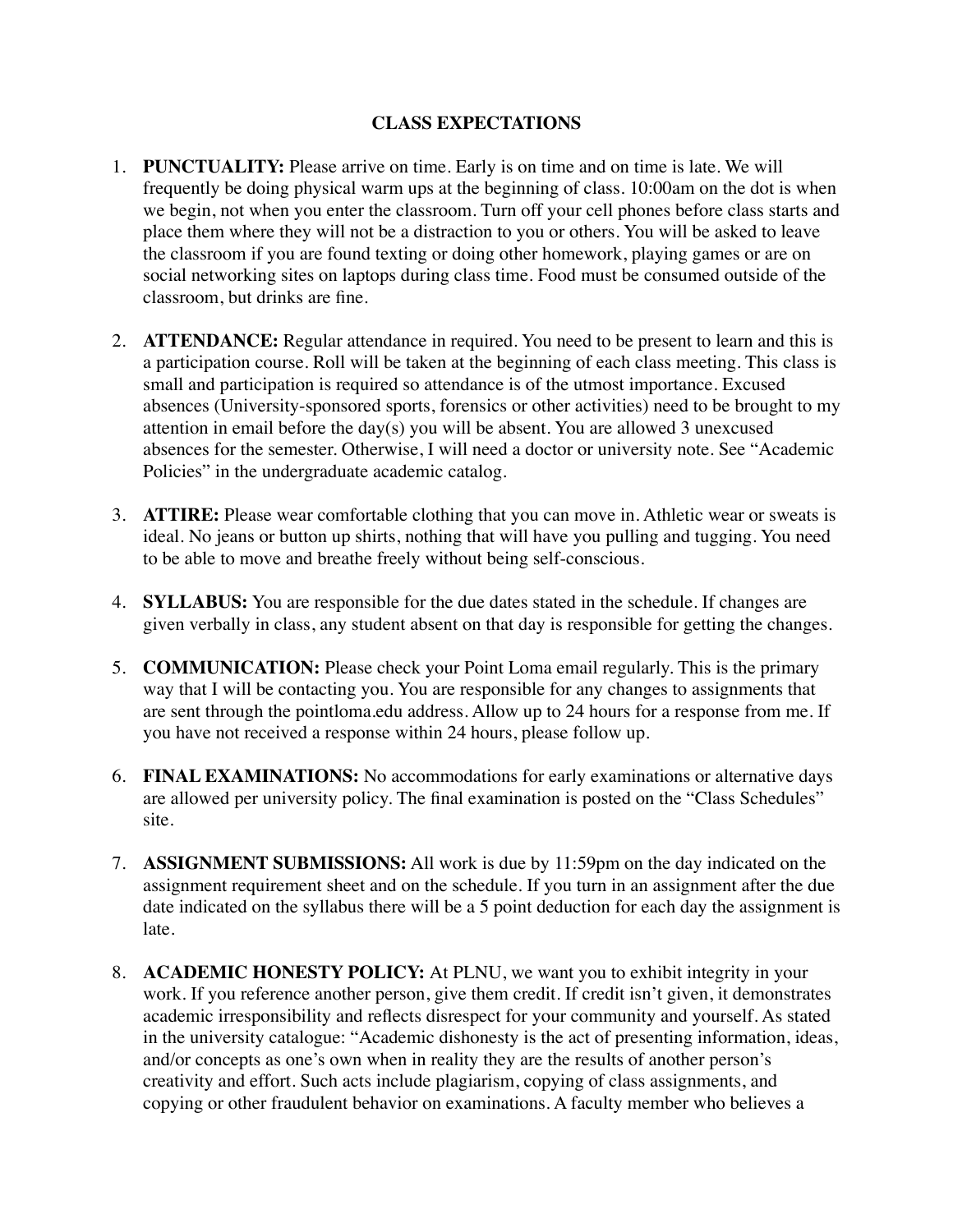situation involving academic dishonesty has been detected may assign a failing grade for a) that particular assignment or examination, and/or b) the course."

- 9. **ACADEMIC ACCOMMODATIONS:** Students requiring special accommodations on the basis of physical, learning or psychological disability for this class are required to file documentation with the Disability Resource Center (in the Bond Academic Center). The DRC will write me with recommendations as to how to meet the individual needs of the student. Please contact Pat Curley within the first two weeks of the term so as to give accommodations as early as possible.
- 10. **FERPA POLICY:** In compliance with federal law, neither PLNU student ID nor social security number should be used in publicly posted grades or returned sets of assignments without written permission from the student. This class will meet the federal requirements by distributing all grades and papers individually. Also in compliance with FERPA, you will be the only person given information about your progress in this class unless you have designated others to receive it in the "Information Release" section of the student portal. See 'Policy Statements' in the undergrad student catalog.

## **ASSIGNMENTS**

## **ATTENDANCE / PARTICIPATION (400 points)**

This is the biggest part of your grade. I need you here, everyday, on time, ready to work. Our bodies are our instruments in this class. You cannot simply get notes from a classmate if you missed something as in a lecture. I understand that absences happen, but try your hardest to be here. Many of our exercises are cumulative and will build on each other. If you are ill, but able to get here, observing is still more useful than not coming at all. Excessive absences will result in failure of the course.

## **TEST: IPA: International Phonetic Alphabet (100 points) March 3, 2020**

You will be required to learn and memorize the International Phonetic Alphabet. This will give us a universal language with which to conduct this class and communicate effectively. We will begin working on it quickly at the start of the semester so you should have plenty of time to learn it. This will be the only traditional exam for this course.

# **MONOLOGUE / SPEECH (200 points) perform on March 31, 2020**

Tailored to your individual needs and goals, you will be required to give a monologue performance mid-semester. We will select your individual material based on English language proficiency and career trajectory (i.e. Shakespeare or other heightened language for performance concentration, a speech for public address, accent work, etc)

# **PLAY CRITIQUE (100 points) due April 23, 2020**

You will be required to attend one outside play. A play outside the realm of PLNU. Your requirements are to attend the play, bring me proof of attendance (ticket, program), and write a 1-2 page paper of your critique of the use of voice in the play as you gain knowledge and experience from this course. You will also be required to attend the PLNU Spring play,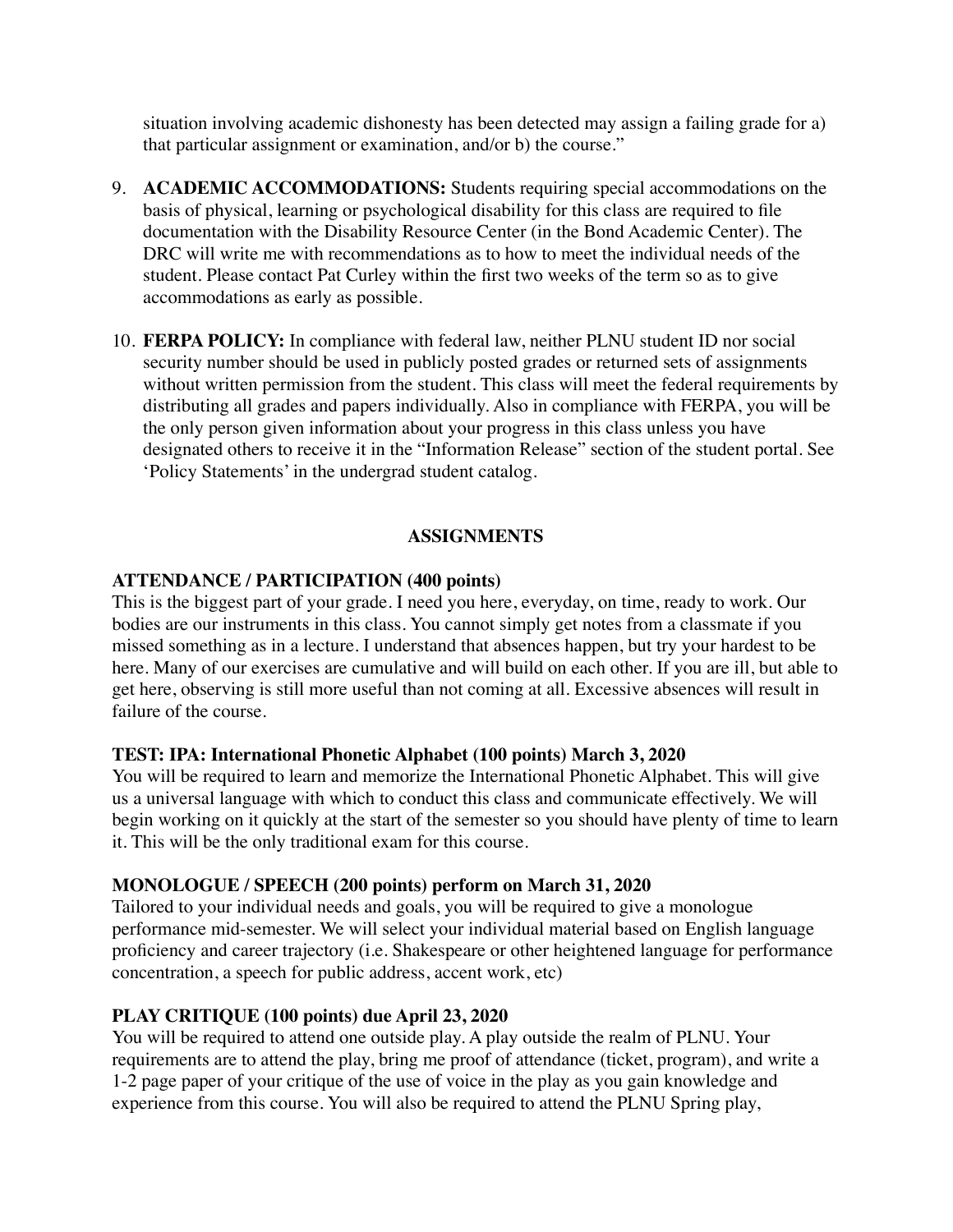*Urinetown*. I will need proof of your attendance, however a paper will not be required. Since tickets to an outside play will have to come out of your own pocket, I will make every effort to acquire student discounts or find free performances. I do suggest you do your own research, but I will endeavor to bring you as much of that information as I can.

## **FINAL PERFORMANCE (200 points) Perform April 28 and 30, 2020**

Your final for this course will be a 2-3 person scene from a play. I will assign your scene partner(s) and the play. You will be required to read the whole play, do an analysis of your character and perform in two locations. We will be testing your new skills in voice to be applied to different spaces and how your voice and performance adapts.

## **COURSE SCHEDULE \*subject to change at the discretion of the instructor**

| <b>January 16</b>  | <b>First Day of Class</b><br>Go over syllabus<br><b>Discuss individual goals</b> |
|--------------------|----------------------------------------------------------------------------------|
| <b>January 21</b>  | <b>Record Comma Gets A Cure</b>                                                  |
| <b>January 23</b>  | <b>Presence</b>                                                                  |
| <b>January 28</b>  | <b>Begin learning IPA</b>                                                        |
| <b>January 30</b>  | <b>IPA</b><br>Alignment & articulation exercises                                 |
| <b>February 4</b>  | <b>IPA</b><br>Alignment, Breath & articulation exercises                         |
| <b>February 6</b>  | <b>IPA</b><br>Alignment, Breath & articulation exercises                         |
| <b>February 11</b> | <b>Centered Onset of Sound</b>                                                   |
| <b>February 13</b> | <b>Pitch Range</b>                                                               |
| <b>February 18</b> | Resonance                                                                        |
| <b>February 20</b> | Articulation                                                                     |
| <b>February 25</b> | Awareness, Ease, and Focus                                                       |
| <b>February 27</b> | <b>IPA Review</b>                                                                |